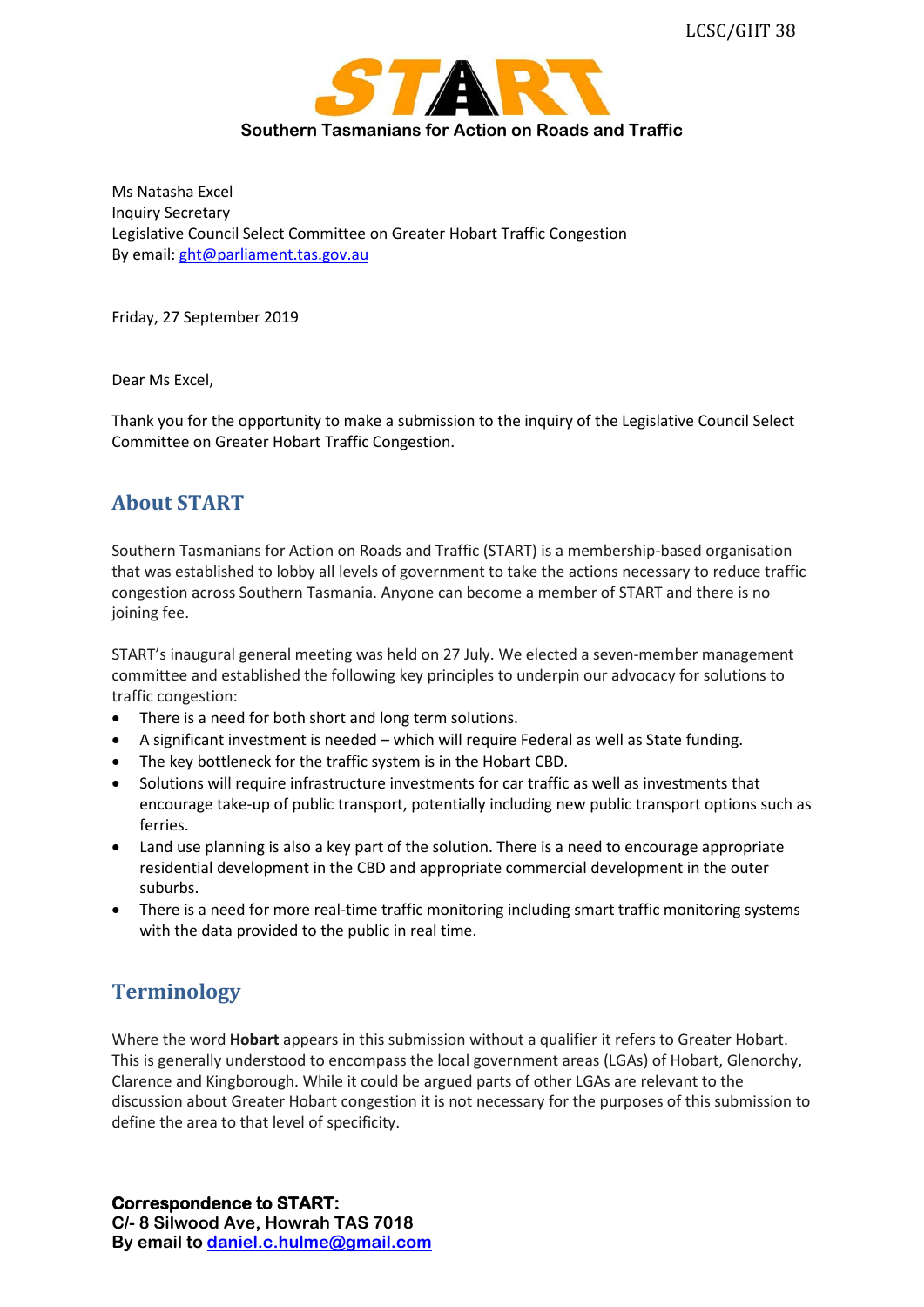# **TOR 1—The scope of Greater Hobart's traffic congestion and its impact on the community and economy**

A recent study by navigation systems operator TomTom found that Hobart had the third worst traffic congestion of the capital cities, that drivers were spending an average of 123 extra hours a year behind the wheel due to congestion and that this was costing business an extra \$80.77 million a year.<sup>[1](#page-1-0)</sup>

# **TOR 2—Causes of congestion, including physical and topographical barriers**

There are four key contributors to Hobart's traffic congestion:

- 1. The capacity of the network to handle traffic volumes
- 2. Travel patterns
- 3. Motor vehicle usage
- 4. Incidents which disrupt traffic flow eg. roadworks and crashes

Each of these are outlined below. The causes of congestion also point to possible solutions, which will be explored further in our response to the fourth term of reference.

#### **The capacity of the network to handle traffic volumes**

There are a number of major arterial roads that make up the backbone of Hobart's traffic network. These include the highways (Brooker Highway, Tasman Highway, South Arm Highway, East Derwent Highway, Channel Highway and the Southern Outlet), Elizabeth St/New Town Road/Main Road through the northern suburbs) and Macquarie and Davey Streets. There are also more minor arterial roads such as Clarence Street, Sandy Bay Road and Algona Road.

In most instances it is impossible to undertake a journey by road—other than a short itinerant trip without committing to one of these arterial roads. The capacity of Hobart's traffic network is limited by the weakest bottlenecks.

#### **Travel patterns**

As outlined in the Tasmanian Government's June 2017 *Hobart Traffic Origin-Destination*[2](#page-1-1) report, the vast majority of trips in Hobart in the morning peak originate North, South and East of the CBD and terminate in the CBD. During the afternoon peak, the majority of trips originate in the CBD and terminate in the North, South and East.

This indicates a pattern whereby commuters travel from home in the outer suburbs of Hobart. It also reflects the large concentration of commercial and government activity in the Hobart CBD and the concentration of residential development in the outer suburbs.

<span id="page-1-0"></span> <sup>1</sup> "Hobart's traffic worse than all but two other state capitals", *The Mercury*, 13 December 2017, [https://www.themercury.com.au/news/tasmania/hobarts-traffic-worse-than-all-but-two-other-state](https://www.themercury.com.au/news/tasmania/hobarts-traffic-worse-than-all-but-two-other-state-capitals/news-story/9acdb0621602110be91603a524b376a3)[capitals/news-story/9acdb0621602110be91603a524b376a3](https://www.themercury.com.au/news/tasmania/hobarts-traffic-worse-than-all-but-two-other-state-capitals/news-story/9acdb0621602110be91603a524b376a3)

<span id="page-1-1"></span><sup>2</sup> *Hobart Traffic Origin-Destination June 2017,* Department of State Growth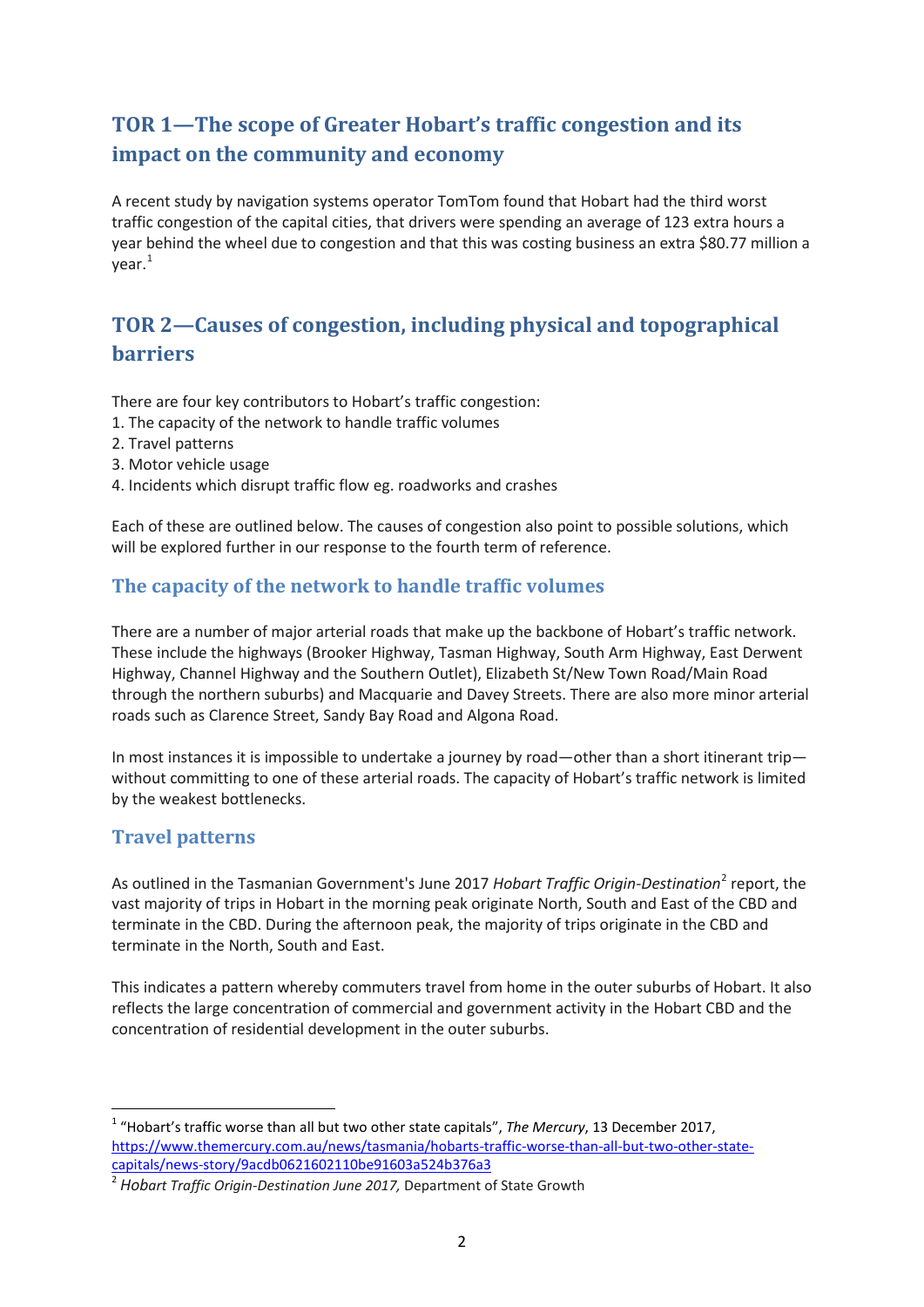While START will argue later in this submission that the capacity of the network must be improved over time, another part of solution to Hobart traffic congestion is getting the most efficient use out of the network as it exists currently. The efficient use of the road network is undermined by a large portion of the road traffic travelling in the same direction during the same peak times of day.

#### **Motor vehicle usage**

It is well known that, in any part of the world, the use of motor vehicles contributes significantly to traffic volumes when compared to other forms of transport such as walking, bicycle-riding and public transport.

According to the Australian Bureau of Statistics, 76% of commuters travelling to work in Hobart in 2016 went by car as the driver. $3$ 

The photo montage below, produced by the Cycling Promotion Fund from photos taken in Canberra, demonstrates the dramatic difference in impact on traffic volumes when people use motor vehicles compared to riding bicycles or traveling in a bus.



### **Incidents which disrupt traffic flow**

On a number of occasions when serious congestion has occurred in Hobart a contributing factor has been roadworks or crashes which interrupt traffic flow and create temporary bottlenecks. A single crash on the Southern Outlet, Brooker Highway, Tasman Bridge or in the CBD can have a cascading effect, causing or contributing to congestion throughout much of the Hobart road network.

<span id="page-2-0"></span><sup>&</sup>lt;sup>3</sup> "More than two in three drive to work, Census reveals", Australian Bureau of Statistics, 23 October 2017, [https://www.abs.gov.au/AUSSTATS/abs@.nsf/mediareleasesbyReleaseDate/7DD5DC715B608612CA2581BF00](https://www.abs.gov.au/AUSSTATS/abs@.nsf/mediareleasesbyReleaseDate/7DD5DC715B608612CA2581BF001F8404?OpenDocument) [1F8404](https://www.abs.gov.au/AUSSTATS/abs@.nsf/mediareleasesbyReleaseDate/7DD5DC715B608612CA2581BF001F8404?OpenDocument)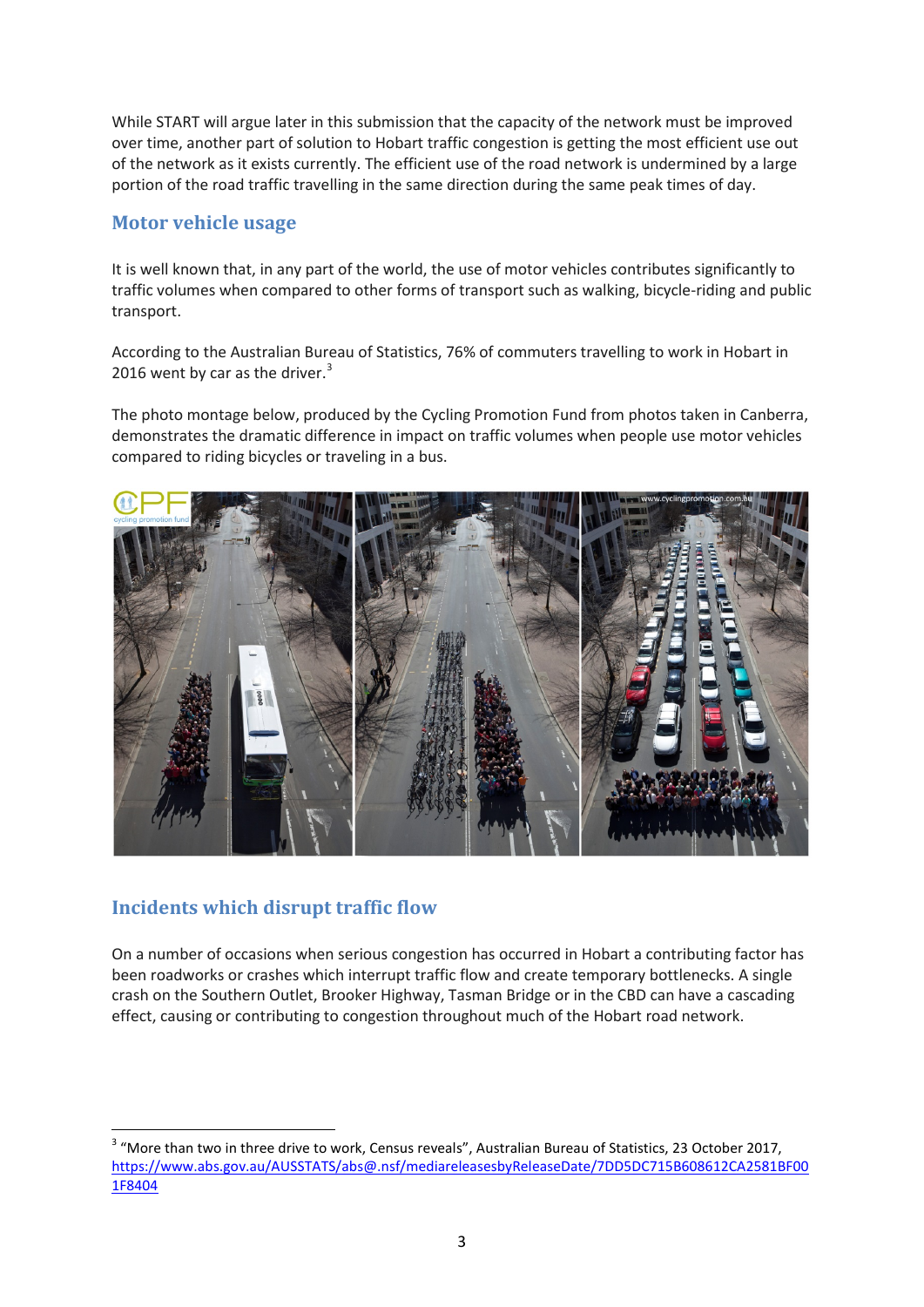# **TOR 2—Strategic planning processes between Commonwealth, State and Local governments**

All three levels of government have responsibility for addressing traffic congestion in Hobart and all could be making a greater contribution in their area of responsibility. As outlined in START's response to the fourth term of reference there are a number of public policy areas in which solutions need to be developed, some of which are the responsibility of one level of government and some of which are shared.

These areas include:

- **Infrastructure development (planning and execution)**—infrastructure solutions will primarily be the responsibility of the Tasmanian Government however local government takes responsibility for some arterial roads and some aspects of public transport infrastructure and most cycling/walking infrastructure.
- **Infrastructure development (funding)**—all three levels of government are responsible however it should be recognised that the Tasmanian Government has a greater capacity to provide funding than local government and the Commonwealth has an even greater capacity to provide funding than the Tasmanian Government. This would be the Commonwealth's primary role.
- **Land Use Planning**—primarily local government but the Tasmanian Government is responsible for the planning system and framework. Currently there is an insufficient nexus between strategic land use planning across Hobart and the management of traffic.
- **Development of public transport**—primary the Tasmanian Government but local government takes responsibility for some public transport infrastructure such as bus stops.

State and local government should give serious consideration to establishing a new agency to co-ordinate their responses to Hobart traffic congestion. To a large extent councils are acting independently of the Tasmanian Government and each other. Such an agency could include traffic experts to ensure that an evidence-based approach is taken to coming up with traffic solutions.

## **TOR 4—Future initiatives to address traffic congestion in the Greater Hobart area**

As there are several causes of Hobart congestion these point to a variety of solutions. There is no silver bullet to combat Hobart traffic congestion and as such several multi-faceted solutions should be investigated and progressed at the same time.

#### **Infrastructure to increase network capacity**

Developing new infrastructure to increase the capacity of the road network is a blunt instrument however one that is necessary if the population of Hobart and surrounding areas continues growing.

It is important to ensure that the greatest bottlenecks in the system are addressed first to maximise the benefit of any infrastructure developments to improve traffic flow. For example, while the Hobart Airport Interchange development will assist in removing congestion of morning peak hour traffic travelling from Sorell, it will not prevent Tasman Highway commuters from encountering further congestion when they reach the Tasman Bridge. Similarly, while an additional lane on the Southern Outlet may improve traffic flow along the Outlet, commuters will still encounter congestion when they reach Macquarie Street.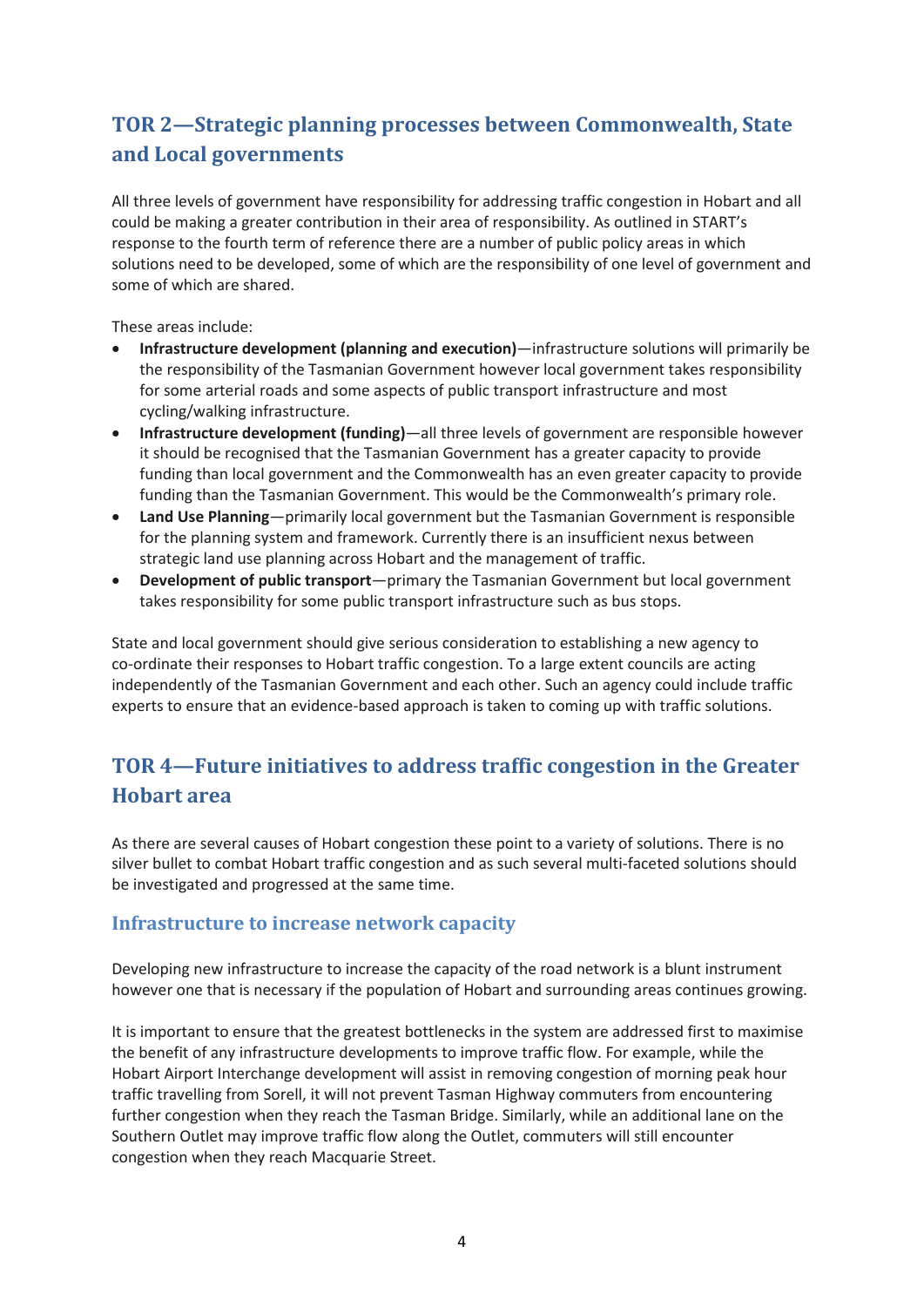Increasing the capacity of Hobart's arterial roads is only helpful to the extent that we can address the major bottlenecks, many of which tend to occur at the intersections between major arterial roads. Traffic solutions need to look at allowing some traffic to bypass these bottlenecks.

A key bottleneck in the entire traffic system is Macquarie and Davey Streets. As observed in the Hobart Traffic Origin-Destination report, the Hobart CBD is a focal point for many journeys. Improving or diverting the flow through Macquarie and Davey Streets is likely to have a cascading effect throughout the entire traffic system. A short term solution is the development of new clearways as recommended in the report *Hobart Congestion—Traffic Analysis 2016*. [4](#page-4-0)

There may be a need in the long term to explore options for road traffic to bypass the Hobart CBD. Because of the topography of Hobart bypass options are expensive and extremely limited. Options that have been canvassed/explored in the past include a cross-city tunnel and various options for a road bypass the CBD for traffic travelling from the Southern Outlet to the Brooker Highway.

START does not have a position favouring any particular solution, but we suggest that any analysis of the feasibility/desirability of these options also be compared to options for the side streets feeding Macquarie and Davey Streets to pass under or over and allow for traffic to flow along Macquarie and Davey Streets uninterrupted. Options should also be explored to reduce cross-traffic of pedestrians such as pedestrian under- or over-passes.

### **Changes to land use**

There is currently an insufficient consideration of traffic congestion when it comes to the zoning of land throughout Hobart and surrounds. Earlier in our submission we pointed out that the majority of traffic is flowing in the same direction during peak periods owing to the concentration of commercial development in the CBD and residential development outside the CBD.

The Southern Tasmanian Regional Land Use Strategy (STRLUS) needs to be reviewed giving consideration to how this imbalance can be addressed in order to better balance the flow of traffic.

Both the Tasmanian and Australian Governments should also consider locating public service offices outside the CBD.

### **Changes to business hours**

A significant contributor to peak hour congestion is the adoption of the usual 9-5 work schedule (with slight variations) which requires a large number of commuters to travel to and from work at the same time. If businesses, particularly those located in the CBD, were able to stagger their work hours they could help spread out commuter traffic over a longer timeframe. This may also be an opportunity to provide greater flexibility for workers who don't mind starting early or finishing late while juggling morning or afternoon commitments.

Both the Tasmanian and Australian Governments should look at implementing such an arrangement in their Hobart-based agencies, but only where it is not essential for the services to be delivered during ordinary business hours and employees agree to shift their ordinary working hours.

<span id="page-4-0"></span> <sup>4</sup> *Hobart Congestion—Traffic Analysis 2016*, Department of State Growth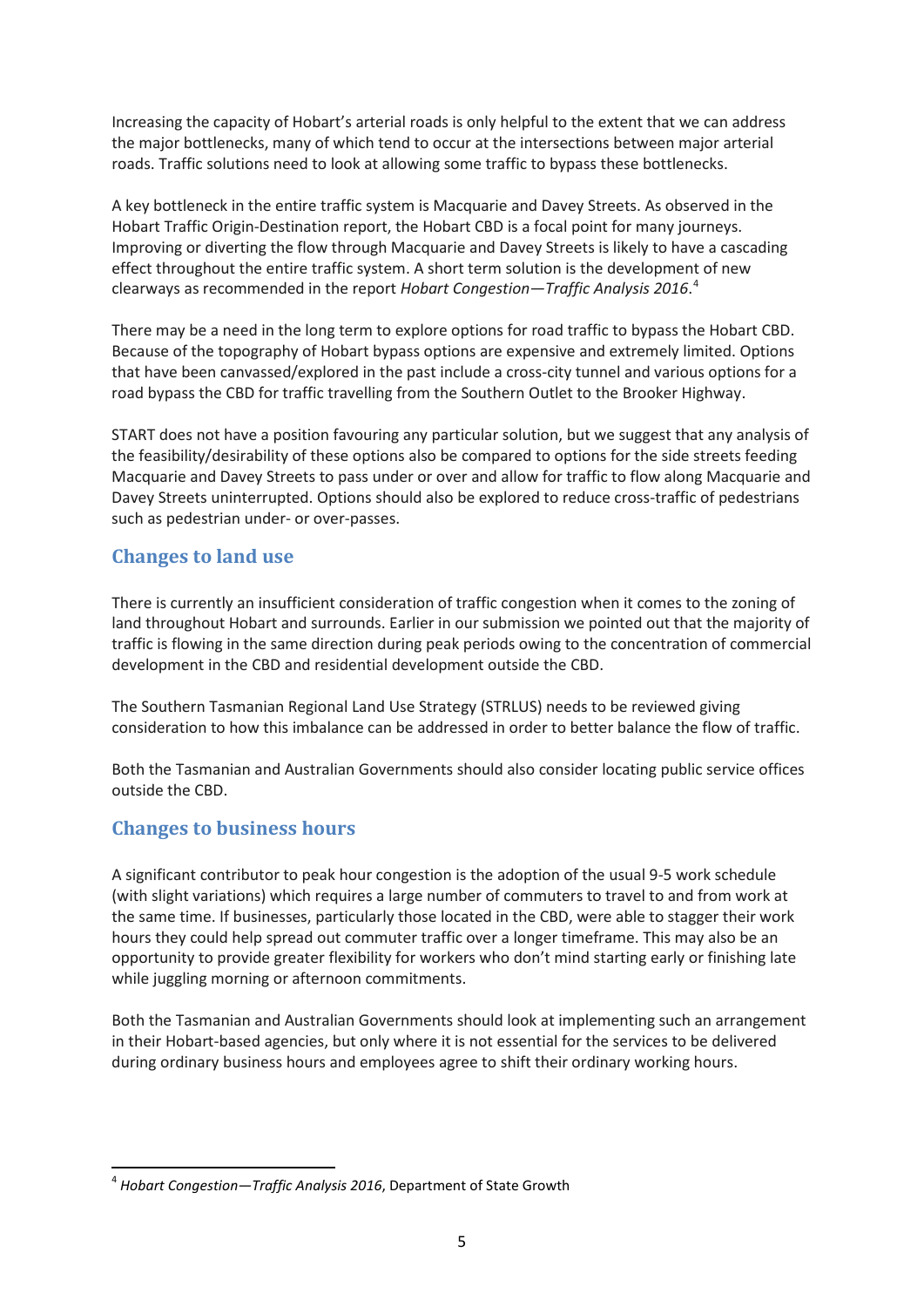### **Encouraging alternatives to motor vehicles**

We accept the observation that has been repeatedly made by some commentators that Hobartians are going to continue to be heavily reliant on motor vehicles into the near future because of their need to rely on them for journeys to multiple destinations. As such we also agree that solutions to traffic congestions will need to account for continued and increased motor vehicle usage.

This is not a reason to dismiss solutions based on promoting other forms of transport. The sensitivity of Hobart's traffic network is such that a small change to traffic volumes can have a big impact once the road network approaches its capacity. Improving the convenience of other forms of transport is likely to be a major factor in encouraging motor vehicle users to change their behaviour.

While local government has been doing an excellent job developing infrastructure such as cycling paths, to incentivise commuter cycling there needs to be consideration given to other required infrastructure such as bicycle lockers and public showers. Commuter cyclists tend to use on-road infrastructure such as cycle lanes. While commuter cycling should be encouraged START does not believe cycle lanes should be installed where they have the potential to reduce the road capacity available to other vehicles.

There has been much debate about establishing other forms of public transport—such as ferries and light rail. START does not favour any particular form of public transport but encourages the Tasmanian Government in investigating public transport options to consider the following:

- The net benefits of these proposals—taking into account capital and recurrent costs—must be compared with the opportunity cost of expanding bus services.
- Where these forms of transport rely on road infrastructure, the degree to which any gains in reducing congestion outweighs the costs of reduced road capacity for other vehicles.
- Any new forms of public transport must be operated by Metro Tasmania to ensure timetables and ticketing are integrated with other forms of public transport.

### **Improved traffic monitoring**

Both the *Hobart Traffic Origin-Destination Report* and the *Hobart Congestion—Traffic Analysis 2016* contribute useful data to the discussion about solutions to Hobart's traffic congestion. These data need to be updated on a regular basis, and START recommends the adoption of sensor technology which provides real time monitoring of traffic flows, particularly along arterial roads.

Monitoring data should also be made available to the public in real time. This will help open up to the public the opportunity to use these data for desktop and mobile applications, research, analysis and the development of new traffic solutions. Real time monitoring is also useful in providing real time traffic management. For example, the Department of State Growth could manually override scheduled traffic light changes to clear congested roads.

## **TOR 5—Any other matters incidental thereto**

The Commonwealth's commitment in terms of their key responsibility—which is funding—has been grossly inadequate. Traffic congestion is one of the key challenges facing Hobart and yet the Australian Government has contributed \$25 million to addressing this issue—only 1.7% of the funds they contributed to the \$1.43 billion Hobart City Deal.